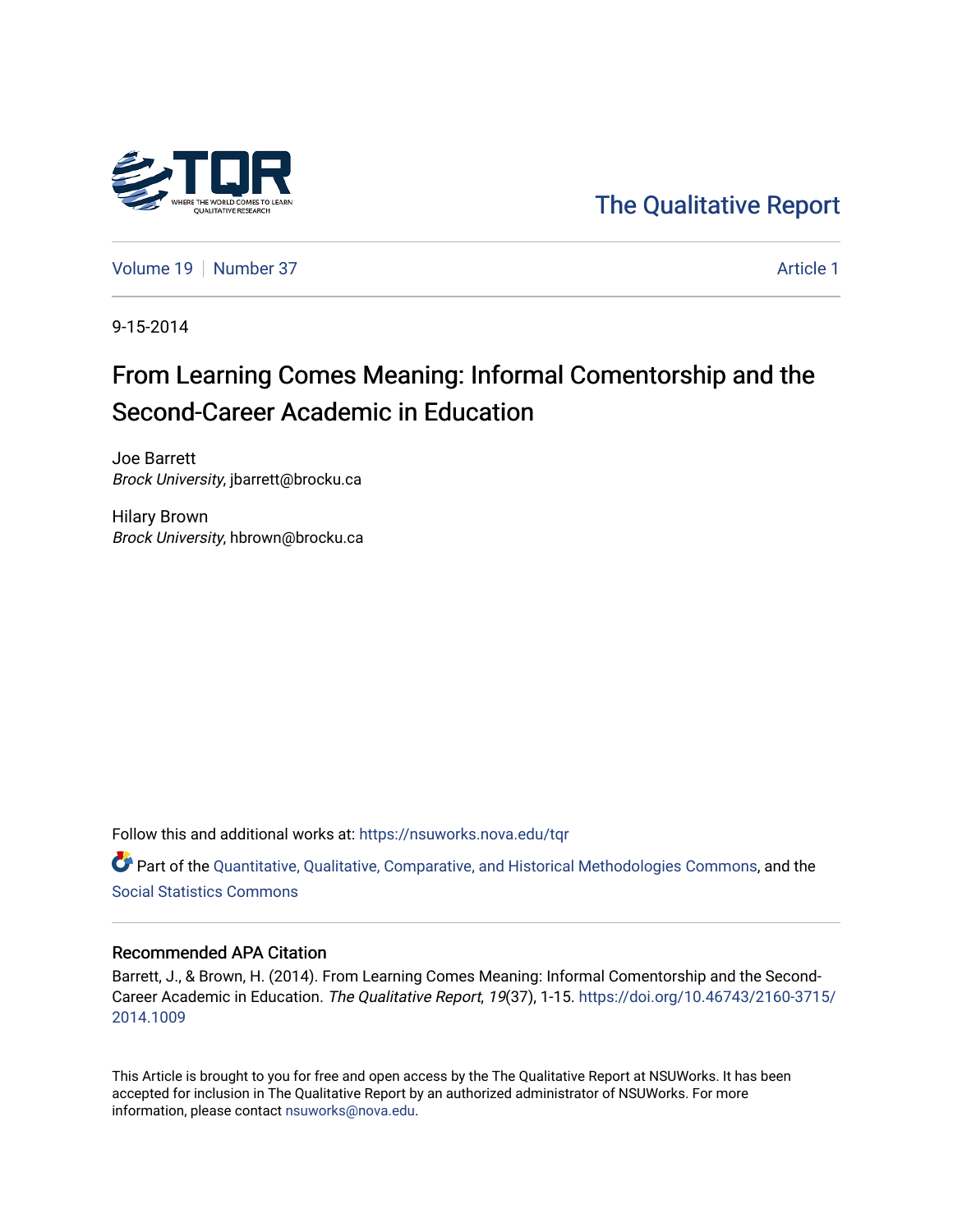# **Qualitative Research Graduate Certificate** Indulge in Culture Exclusively Online . 18 Credits **LEARN MORE**

# From Learning Comes Meaning: Informal Comentorship and the Second-Career Academic in Education

# **Abstract**

Informal mentoring relationships develop out of mutual identification and the fulfillment of career needs. As new faculty, we struggled to balance and decipher all the various facets inherent in the research, service, and teaching responsibilities in our new roles. This paper chronicles an informal comentorship collaboration we struck up to support our efforts as second-career academics in the field of education, seeking to navigate our way through institutional resocialization at a mid-sized Canadian university. Using a collaborative autoethnographic approach, we collected data comprising handwritten notes, taperecorded coversations, e-mail reflections, and metareflections crafted after scheduled meetings over the course of a single academic school year. We sought to link theory with practice while using our own stories, narratives, and lived experiences as a basis for understanding our respective journeys toward social health and well-being in the academy, as well as our proficiency and competence as new scholars. From our analysis, we were able to interpret more clearly our roles, responsibilities, and needs, as well as institutional and departmental culture and norms. We offer practical implications and five lessons we have learned regarding the use of informal comentorships as an approach to managing the institutional resocialization of second-career academics.

# Keywords

Informal, commentorship, institutional resocialization, second career academics, education, collaborative autoethnography

# Creative Commons License



This work is licensed under a [Creative Commons Attribution-Noncommercial-Share Alike 4.0 License](https://creativecommons.org/licenses/by-nc-sa/4.0/).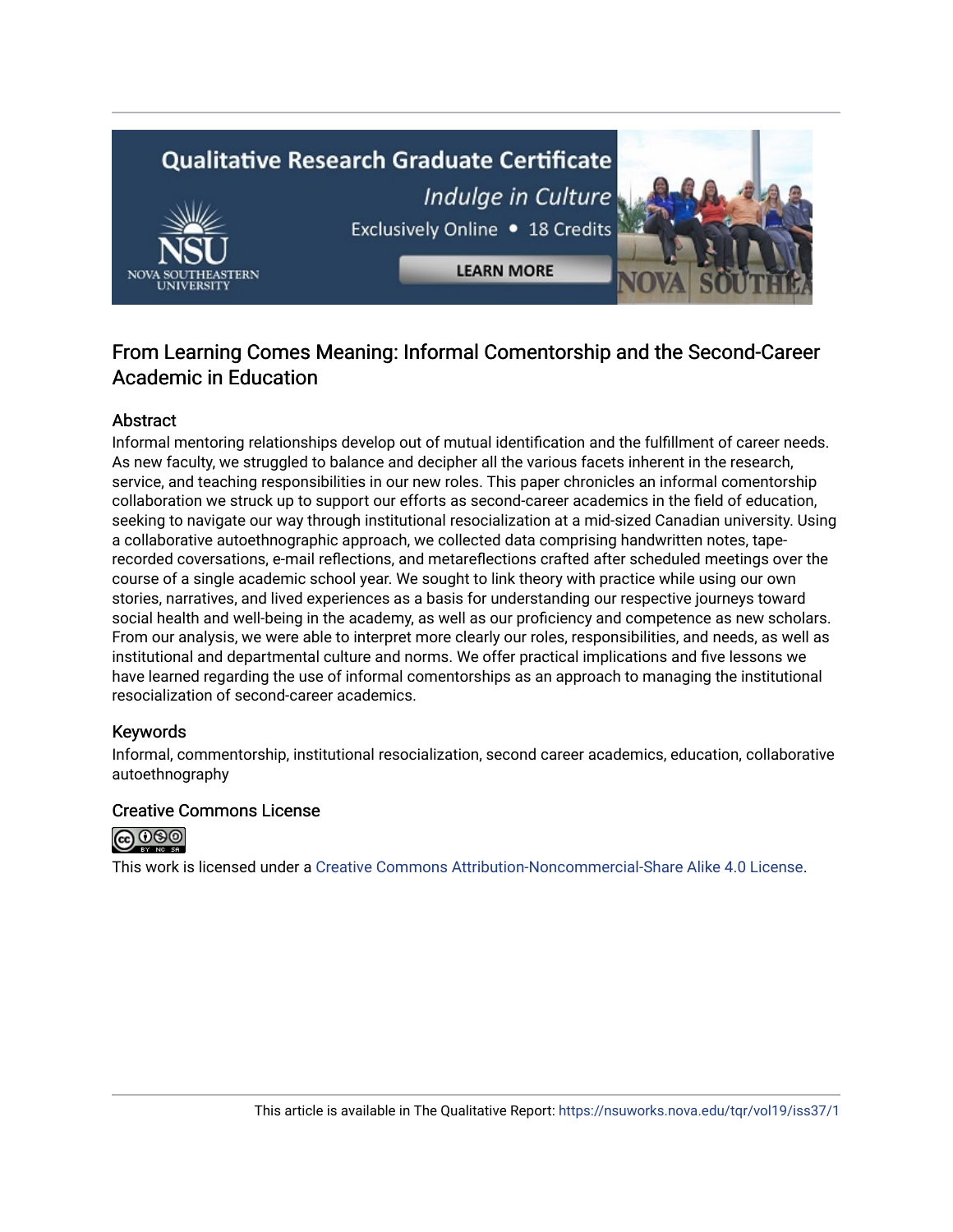

*The Qualitative Report* 2014 Volume 19, Article 73, 1-15 http://www.nova.edu/ssss/QR/QR19/barrett73.pdf

# **From Leaning Comes Meaning: Informal Comentorship and the Second-Career Academic in Education**

Joe Barrett Brock University, St. Catharines, Ontario, Canada

Hilary Brown Brock University, Hamilton, Ontario, Canada

*Informal mentoring relationships develop out of mutual identification and the fulfillment of career needs. As new faculty, we struggled to balance and decipher all the various facets inherent in the research, service, and teaching responsibilities in our new roles. This paper chronicles an informal comentorship collaboration we struck up to support our efforts as secondcareer academics in the field of education, seeking to navigate our way through institutional resocialization at a mid-sized Canadian university. Using a collaborative autoethnographic approach, we collected data comprising handwritten notes, tape-recorded conversations, e-mail reflections, and metareflections crafted after scheduled meetings over the course of a single academic school year. We sought to link theory with practice while using our own stories, narratives, and lived experiences as a basis for understanding our respective journeys toward social health and well-being in the academy, as well as our proficiency and competence as new scholars. From our analysis, we were able to interpret more clearly our roles, responsibilities, and needs, as well as institutional and departmental culture and norms. We offer practical implications and five lessons we have learned regarding the use of informal comentorships as an approach to managing the institutional resocialization of second-career academics. Keywords: Informal, commentorship, institutional resocialization, second career academics, education, collaborative autoethnography* 

This paper outlines the challenges faced by two second-career academics in the field of education journeying through the process of institutional resocialization as new, tenure-track faculty members. Specifically, it examines how we, as new faculty, used a dyadic, informal mentoring partnership as a strategy for success and affirmation in managing our resocialization in our newly acquired roles in the academy. We define second-career academics in education as teachers, education consultants, or education administrators who have moved from a career in K-12 public or private education to a school, faculty, or department of education at a college or university as a tenure-track faculty member. While we are writing from our experiences coming out of K-12 education, much of what we share in this paper could apply to second career academics across a variety of disciplines.

In the course of the paper we use autoethnographic dialogues to distill nodal moments from our collaborative relationship. Our seminal moments provide a context for how our collaborative relationship evolved, as well as insight into what we learned from each other, our shared and disparate struggles, and our emergent arrangement of an informal comentorship. We hope that our autoethnographic examination may add to the scant available literature examining the resocialization of second-career academics in the field of education (Driscoll, Parkes, Tilley-Lubbs, Brill, & Pitts Bannister, 2009; Kinsey et al., 2006; LaRocco & Bruns,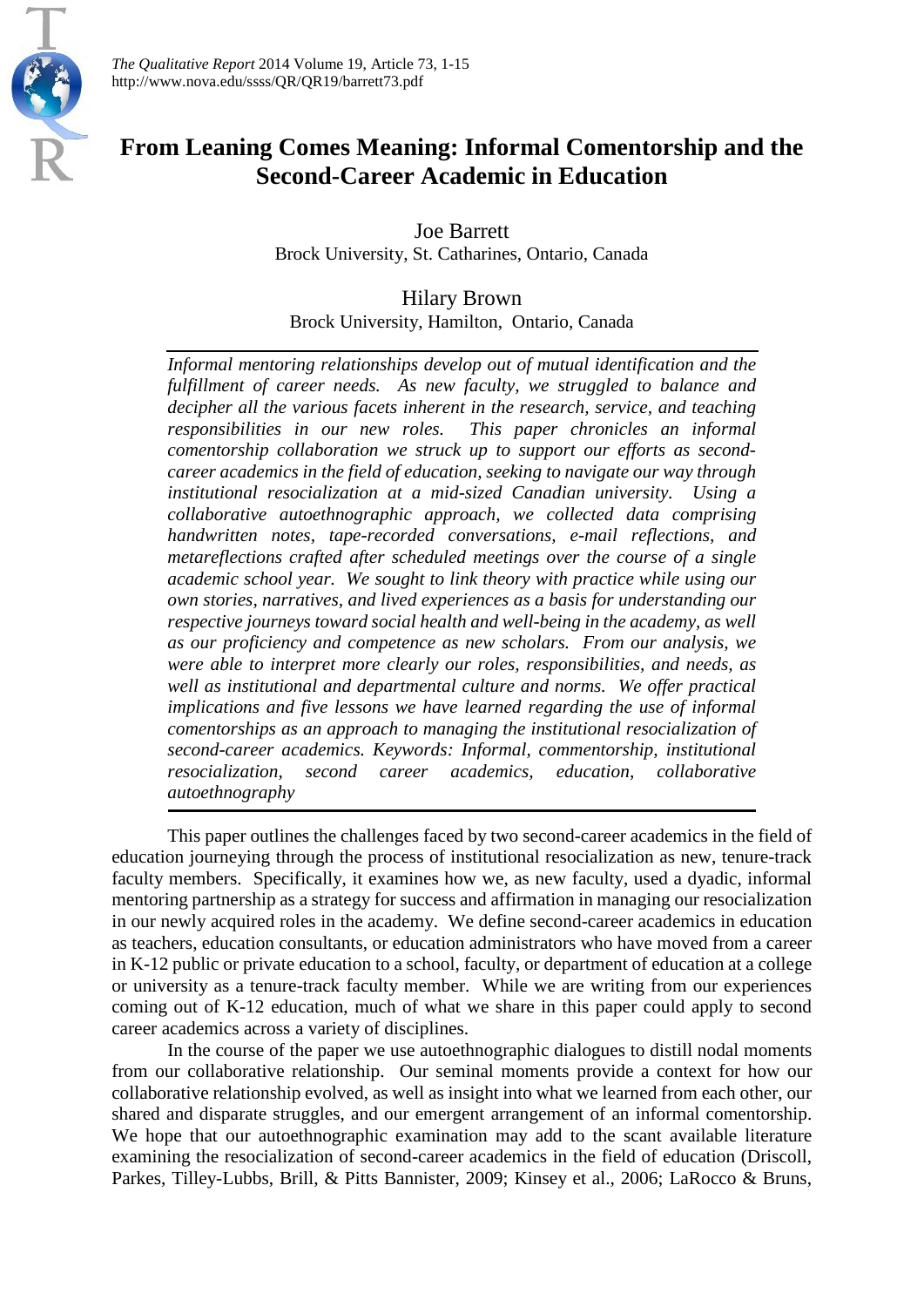2006) and provide insight into the experiences and growth of two such tenure-track academics engaged in an informal comentorship. Through mutually sharing our autobiographical stories, we connected the personal to the cultural, and in doing so practically invited an autoethnographic approach to inform our study method; this in turn provided us a substantive method to better understand our position within the academy and make sense of our new roles in our second careers as academics.

# **Background**

Both of us were hired initially as long-term appointees and subsequently into our present tenure-track positions with our terminal degrees in progress. We both completed our doctorates while working full-time at the university, while earlier we had both worked at the same district school board. We also shared a genuine affinity for and love of teaching. In addition to traveling similar career paths, we both came from backgrounds where an overall sense of well-being had been our life-long goal. In addition, we realized that we had common epiphanies or markers in our lives that shaped how we approached both scholarship and mentorship as teacher educators. In short, our core values, beliefs, and concerns were in alignment. In the absence of any formal orientation or mentoring program in our new home in the university, these similarities drew us together, thus providing a foundation for what would become a fruitful, informal comentorship.

#### **Theory Guiding Practice**

In the course of developing our mentoring partnership, and as part of our preparation for our informal meetings, we undertook a review of the literature based on our own practices and early experiences in the academy. Specifically, we examined (a) autoethnography as a means to examine our coconstructed experiences in the academy, (b) mentoring in higher education, and (c) the resocialization of second-career academics. In doing so, we were seeking to provide a contextual understanding of how we, as pretenured second-career academics in education, could manage our own resocialization using an informal comentorship.

#### **Autoethnography**

The term *auto* is commonly used in the academy when referencing publications in which the author presents critical reflections and interpretations of personal experience; ethnography, on the other hand, involves a "qualitative approach to studying the rules, norms, and acts of resistance associated with cultural groups" (Hughes, Pennington, & Makris, 2012, p. 209). Ellis and Bochner (2000) defined autoethnography as "an autobiographical genre of writing and research that displays multiple layers of consciousness connecting the personal to the cultural" (p. 739). These autobiographies further "self-consciously explore the interplay of the introspective, personally engaged self with cultural descriptions mediated through language, history, and ethnographic explanation" (p. 742). Autoethnography, then, is a research approach that privileges the individual; it is

a form of critical self-study in which the researcher takes an active, scientific and systematic view of personal experience in relation to cultural groups identified by the research as similar to the *self* (i.e., us) or as *others* who differ from the self (i.e., them). (Hughes et al., 2012, p. 209)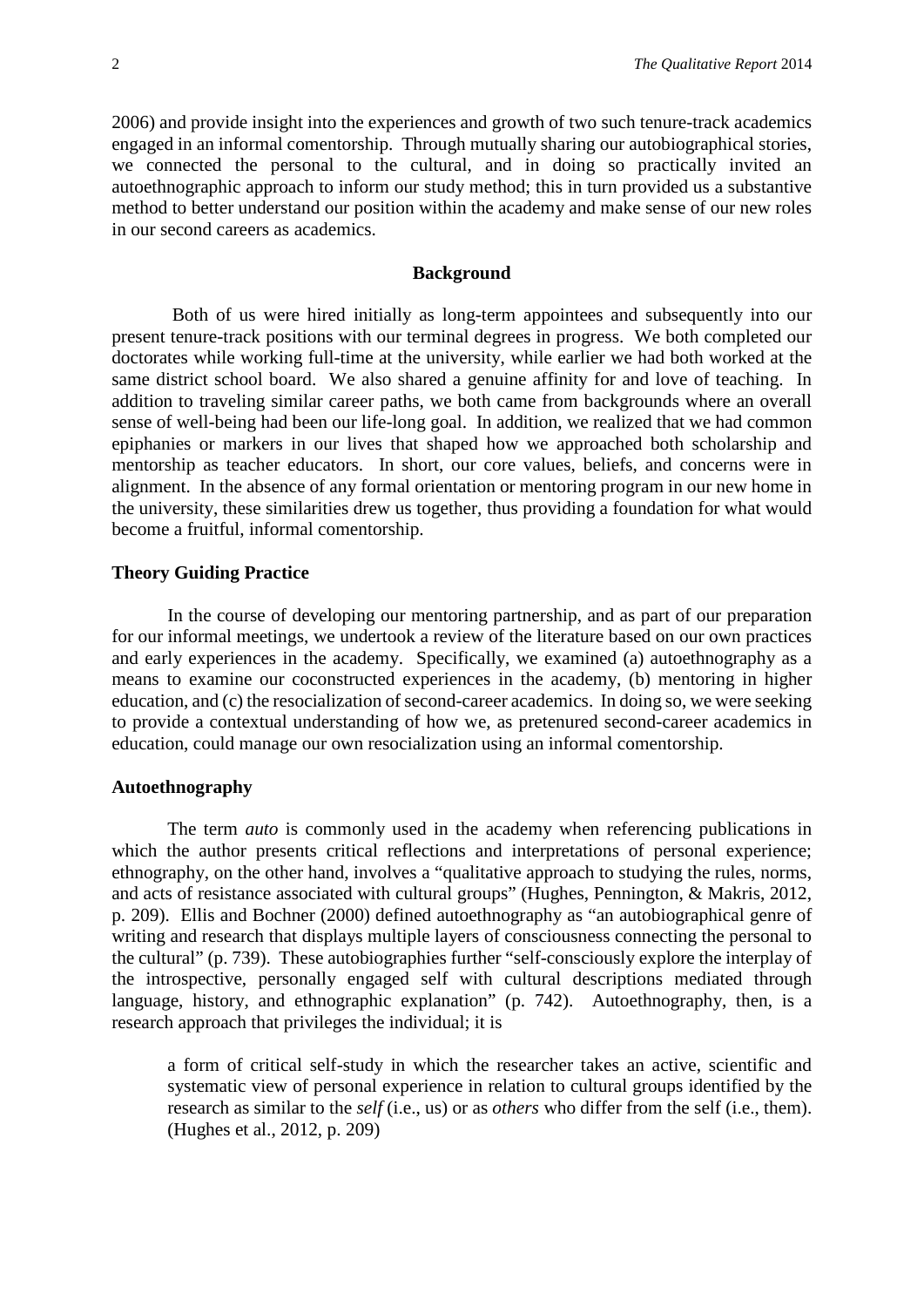Autoethnography has also been described as "a self-narrative that critiques the situations of self with others in social contexts" (Spry, 2001, p. 710). As our informal comentorship developed, we found ourselves applying autoethnography as a way to examine our construction of our professorial roles and responsibilities in the academy.

#### **Mentorship**

Upon entering the academy, neither of us was offered either traditional mentorship, where a more experienced person helps one less experienced (Murray, 1991), or mentorship as a dyadic relationship, where someone more experienced takes on a protégé and furthers his or her professional and personal development (Torres-Guzman & Goodwin, 1995). Yet our exploration of the literature on mentorship in higher education affirmed the important role mentors can play in the success and trajectory of pretenured faculty (Driscoll et al., 2008; Greene et al., 2009; McGuire & Reger, 2003). Mullen and Forbes (2000) highlighted the importance of senior faculty or tenured mentors in helping junior, pretenured faculty navigate their way through new and unfamiliar tasks and responsibilities. In the absence of a more formal mentorship arrangement, we thus turned to more egalitarian examples of faculty mentorship, namely, informal arrangements. Informal mentoring partnerships develop on the basis of perceived competence and interpersonal comfort (Allen, Poteet, & Burroughs, 1997). Members select partners whose beliefs and values are in alignment, which in turn may serve to underpin an enjoyable working relationship. Our partnership followed this pattern. In addition, our form of dialogue and collaboration were comfortably borne out of professional interplay that at times closely resembled reciprocal mentoring (Henry, Stockdale, Hall, & Deniston, 1994). Thus, our partnership evolved organically out of our mutual pursuit of the skills we needed to successfully navigate our resocialization as second-career academics within education.

#### **Resocialization of Second-Career Academics**

Individually, we had been exploring the literature for validation and nonjudgmental affirmation of what we were experiencing as former educational professionals now in second careers in higher education. Yet what we found both in the literature and at our institution was a paucity of information on the plight of second-career academics within education, as well as limited formal institutional support (LaRocco & Bruns, 2006). Specifically, little is known about the challenges and the resocialization that new professors must undergo as they embark on a journey of unlearning old norms, roles, and values that as educational practitioners in the K-12 system were critically important, while learning new ones essential for their new role in the academy.

For instance, as educators in K-12 public or private school systems, our time was dictated for us. We were bound to a rigid school structure that allocated preparatory time, defined the day's start and finish times, and predetermined instructional time. Additionally, time for remediation or extending learning was limited. In contrast, evidence suggests that education professionals having to resocialize in second careers in academia struggle with their new-found autonomy, management of their time, and the many unexpected facets of their workload (Badali, 2004; Ciuffetilli-Parker & McQuirter-Scott, 2010). Researchers who have examined the transition of such faculty have focused mainly on exploring their perceptions (Kinsey et al., 2006; LaRocco & Bruns, 2006). LaRocco and Bruns (2006) found that second-career academics struggled to find balance while vacillating between their responsibilities as teachers and researchers. Cumbie, Weinert, Luparell, Conley, and Smith (2005) noted that for new academics, "the road to scholarship can be filled with many obstacles,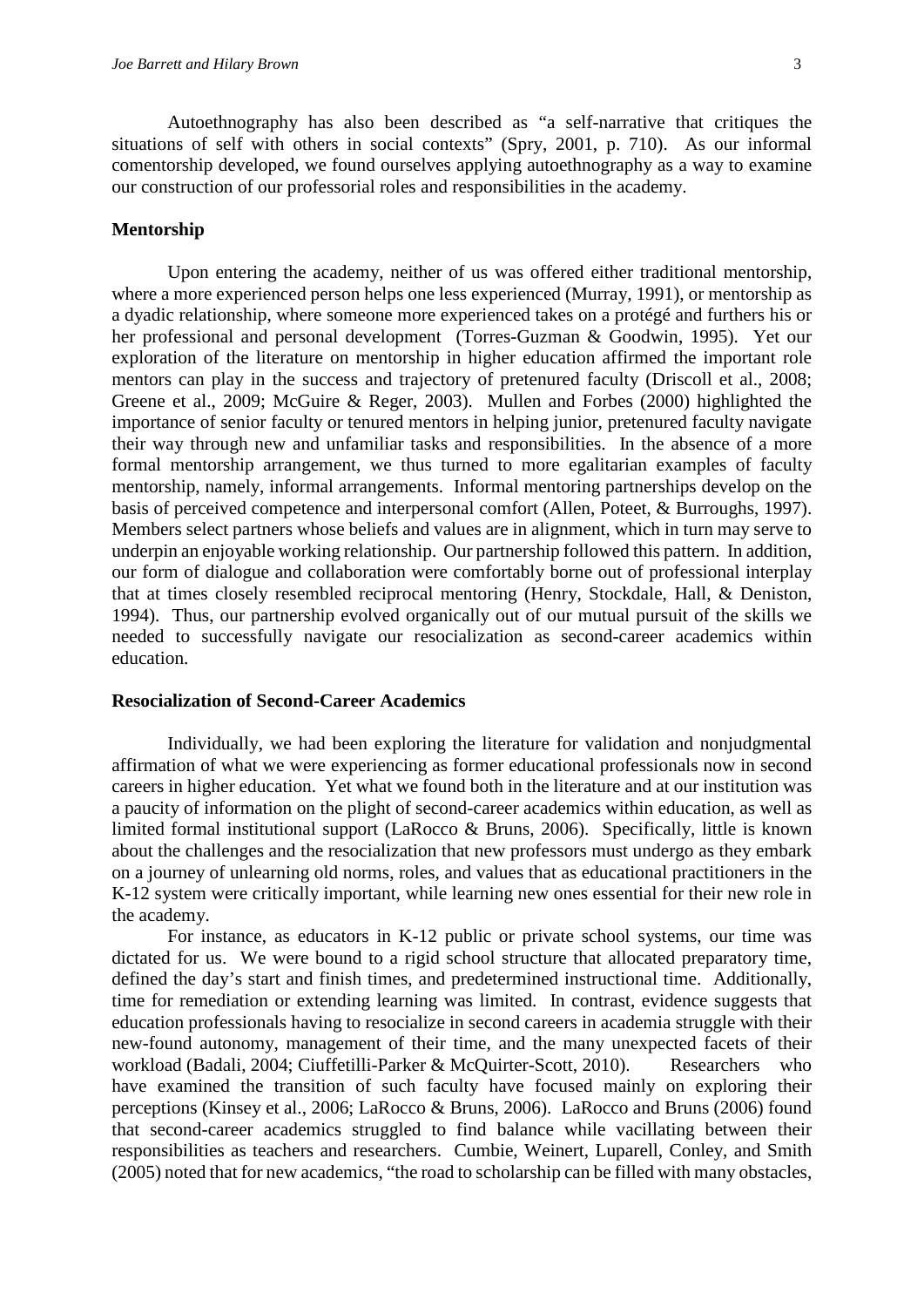among them time constraints, teaching and meeting demands, student needs, office interruptions, and lack of colleagueship" (p . 289). In the absence of a supportive relationship or institution, these struggles and challenges can both overwhelm and undermine the forward momentum necessary for growth and demonstration of competence and excellence in teaching, research, and service—areas of responsibility and essential components in the tenure process for all academics (Badali, 2004).

Evidence suggests that new education faculty coming from the K-12 system may struggle to build a set of research skills and a research agenda that reflects the bridging of theory and practice—a most intimidating challenge in the resocialization process (Kinsey et al., 2006). They may tend to lean on their area of strength, in this case expertise in teaching, and invest a disproportionate amount of time in this comfortable activity, effectively crowding out time for developing research skills and engaging in scholarly writing (Driscoll et al., 2009). Second-career academics are often left to their own devices in managing and establishing their own academic routines under novel autonomous structures (Fogg, 2002), while attempting to fulfill their defined responsibilities.

#### **Method**

"Autoethnographers use their personal experiences as primary material (data) for social investigation" (Chang, 2013, p. 108). Our collaborative autoethnographic examination of our resocialization as second-career academics focused on our use of an informal comentorship as a way to address our struggles in resocializing as new faculty. It was completed with full collaboration meaning that we worked through each phase of the process together from "beginning (data collection) to the end (writing)" (Chang, p.111). Using the writing and sharing of our personal stories and experiences as primary data, we found mental images from our past being brought to life, unveiling the complexity of the many variables inherent in our new roles in higher education and showing how our past roles as teachers or administrators influenced the tensions in our current roles. Furthermore, we could complete this research only by exposing our vulnerable selves, our emotions, body, and spirit, as well as telling evocative stories that created the effect of reality (Reed-Danahay, 1997), while seeking fusion between our past and present. The purpose of autoethnography is not only to tell personal stories but rather "it intends to expand the understanding of social realities through the lens of the researcher's personal experiences" (Chang, p. 108). Given our own dislocation as academics who had left a "home" (teaching or administrative positions in K-12 education), collaborative autoethnography appeared both a natural method for searching for the personal, the origins of the trajectory we now found ourselves in, and the cultural, the situated institutional influences affecting our course as second-career academics (Chang, Ngunjiri, & Hernandez, 2012; Reed-Danahay, 1997). In a period where we were both searching for community and comfort in social interactions in the academy, collaborative autoethnography provided us with a transforming process; a mechanism that allowed us, as scholars, to build community, advance our own scholarship, and become empowered in our own institutional context (Chang, Ngunjiri, & Hernandez, 2012). Further, its use provided us with the occasion to interrogate and reconcile our pasts within the present and explore our collective and individual experiences within our new social context in higher education in a way that we felt we could not capably achieve in isolation (Chang, Ngunjiri, & Hernandez, 2012).

#### **Data Collection**

Our informal comentorship grew out of an initial get-together in the spring of 2011. We had agreed to meet in order to discuss how we could support each other's scholarly efforts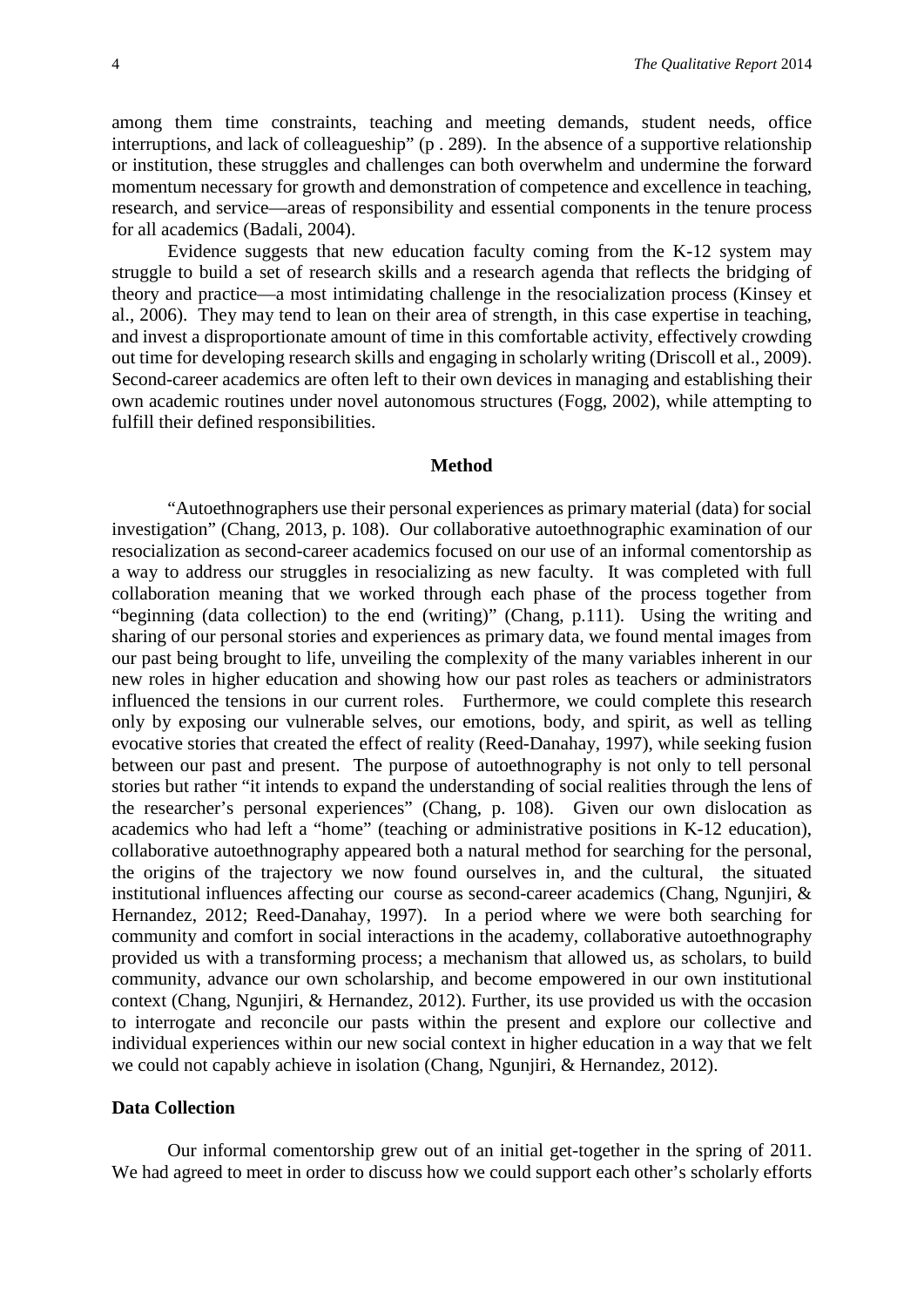and transition to the academy. We shared stories and experiences. We questioned, listened, puzzled, and mused over our early challenges and feelings of inadequacy and isolation. Separately, we had also each identified with the work of Kinsey and colleagues (2006), who detailed the experiences of tenure-track faculty who had moved from the realm of public education to careers in education academia. Participants in their study were asked to address their struggles, feelings, and changes associated with becoming professors through narratives, analysis of which revealed four categories of struggle: with the role, with the self, with the culture, and future struggles (Kinsey et al., 2006). In our first meeting, the use of Kinsey and colleagues' (2006) categories of struggle served as guideposts for thinking about our own struggles as second career academics in education. Moreover, we both found that by orienting our initial conversations around Kinsey and colleagues' (2006) categories of struggle, we were: (a) thinking and speaking more deeply about our own challenges as second career education academics in education, and (b) making good use of the limited time we had together. At the conclusion of our first meeting, we chose to adopt these categories of struggle as a way of framing our discussions and subsequent data analysis for each of our informal gatherings. We immediately set up our next four meetings, each framed around a particular category of struggle: with the role, with the self, with the culture, and future struggles (Kinsey et al., 2006).

Margaret then wrote up her initial reflections on the discussion and sent them to John, who in turn compiled his own reflections on both the discussion and Margaret's thoughts. The next four sessions followed a similar sequence, each framed around the juxtaposition of our own experiences with one of the categories of struggle. During each encounter, our discussion would organically unfold and flow around our common concerns, issues, and the obstacles we faced in our daily work, while simultaneously celebrating our individual successes without envy or resentment. Each get-together ended with a discussion of how we did not want to "play the game," but rather wanted to learn how we could assert our authenticity and search for meaning throughout our experience of resocialization.

The pattern took shape in the form of systematically collecting our handwritten notes and tape-recorded conversations, as well as our reflections on our discussions using e-mail summaries that culminated with metareflections on each other's initial reflections. Unbeknownst to us at the time, we were in the beginning stages of developing an informal comentorship. The seed was taking root. Through open dialogue we were building a relationship while acting as informal comentors. When we first began meeting, we had no idea how our collaboration would evolve. But once established, we maintained a level of informality that allowed every new idea to emerge and be considered. Five months into our informal comentorship, we began our formal analysis and writing plan.

#### **Data Analysis**

We chose to interpret our shared and individual experiences, handwritten notes, taperecorded conversations, reflections, and metareflections through the lens of the four categories of struggle, both of us viewing the evidence as a catalyst for exploration at a time when we both felt vulnerable and alone. We examined our insights and feelings as an ongoing interpretive task. Throughout our autoethnographic research, we paid careful attention to ensure that our analyses were conducted with care and accuracy. The accuracy of our insights and feelings pertained to our present experiences as second-career academics in relation to what we knew of our past as teachers or administrators. Every story had a future embedded in it. Whether the past in fact happened exactly as we remembered it was not as important as what we wanted to understand and communicate in the present. Therefore, by accuracy we mean not that we were seeking to generalize knowledge, but rather that we were seeking other kinds of knowledge—embodied, local, resonant, heuristic, insightful, aesthetic, and so forth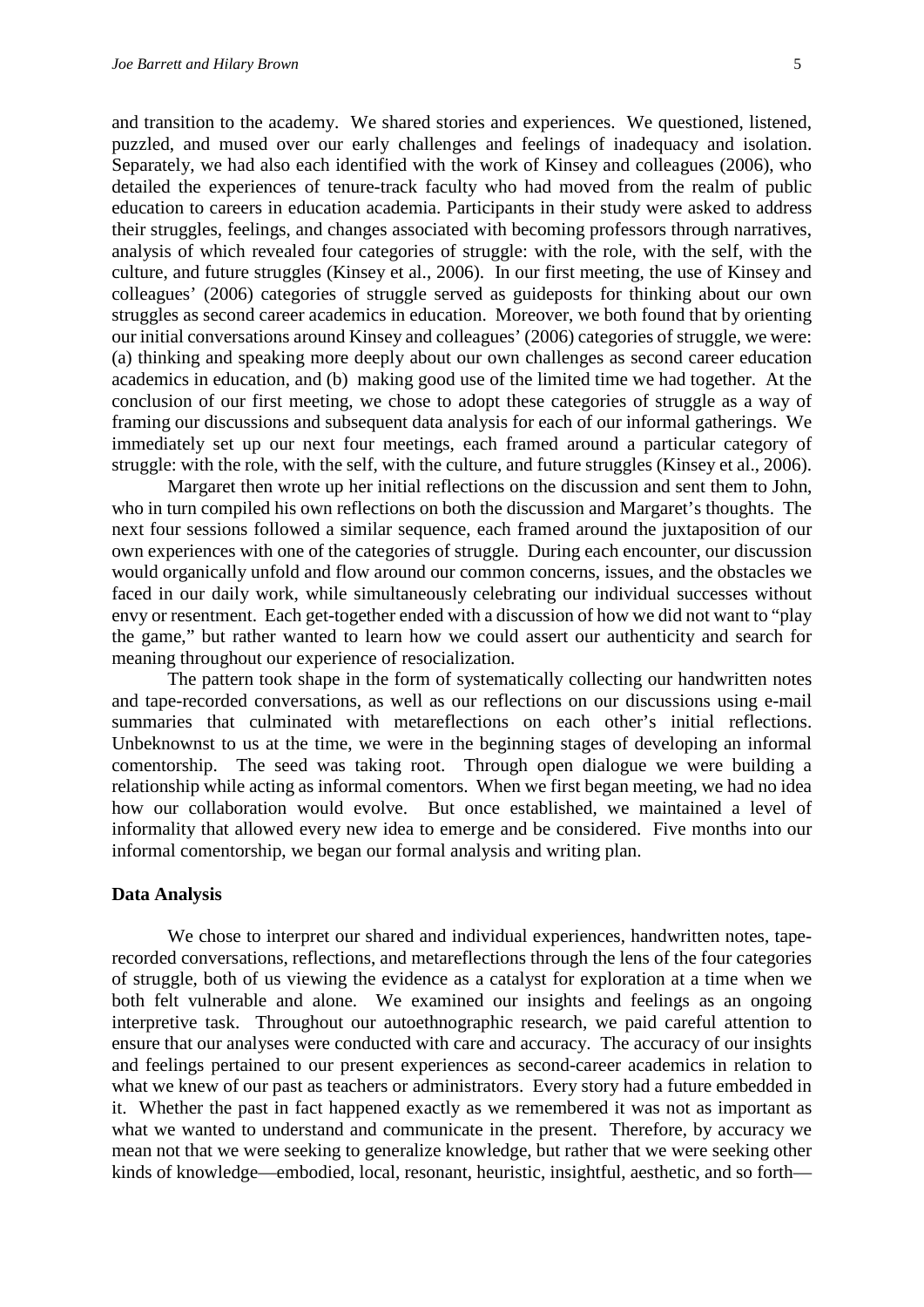that could provide a "performance of meaning" for us. Our story was a "site of possibility" (Luce-Kapler, 2004, p. 88). Or as Richardson (2000) noted, "There is no such thing as 'getting it right,' only 'getting it' differently contoured and nuanced" (pp. 930–931).

In addition, the stories we shared with each other often included other people. Writing about others brought with it an inherent ethical responsibility that was also personal. When sharing these encounters, we agreed to operate under an ethic of care; like a medical doctor, we sought to do no harm (Denzin, 2003). Because of the intrinsic nature of our autoethnographic approach, we also recognized that the curiosities and special interest in our stories must not deter us from methodically collecting, analyzing, and interpreting the data that informed our understanding of our professional journey from the world of K-12 education to that of higher education.

Through our interpretations, we sought to understand the role, if any that our informal comentorship played in addressing the struggles associated with the institutional resocialization of second-career academics coming from careers in K-12 education. We also aspired to provide lessons based on our own experiences that we could offer other educational professionals new to second careers in higher education.

#### **Findings**

Here we have chosen to present our findings in a "show and tell" fashion as a way of "balancing the expression (showing) with explanation (telling)" (Norris & Sawyer, 2012, p. 32) - using Kinsey et al.'s (2006) categories of struggle—with the culture, with the role, with the self, and future struggles—to do the telling. We chose to use the back and forth of showing and telling in order to illuminate the theory that underscores our practice. In using Kinsey's four categories, we recognize some overlap between them. For example, when discussing institutional culture, it may be noticed that we are also struggling with aspects of the self and the role; no one category remains isolated.

# **Struggle With Culture: Exposing Vulnerabilities**

(*John opens the door, poking his head into the glass-paneled room where Margaret's attention is focused on a single file folder. A stack of folders sits just to her left.*)

JOHN: What are you doing in here?

MARGARET: I'm reviewing PhD applications.

JOHN: I always wondered who used these rooms. How's everything else going?

MARGARET: Not so good. I feel overwhelmed. I'm questioning whether I made the right decision to take this job. I feel like I should have continued teaching eighth grade.

#### (*John listens attentively.*)

MARGARET: I have talked to various colleagues about my challenges and lack of direction in my new role as an academic, but no one seems to care. Some colleagues simply listen and nod. Some say, "Yeah, I had the same experience when I started out," and that's it. They don't offer any constructive assistance. Part of my frustration is that there is no mutual time in the day to commune with people. When we worked in a school we had the staffroom where we could gather each day and talk to our colleagues, vent our frustrations, and, most importantly, ask for help. Here, it appears as though we are meant to work in isolation. There is no common time or place to meet. I don't know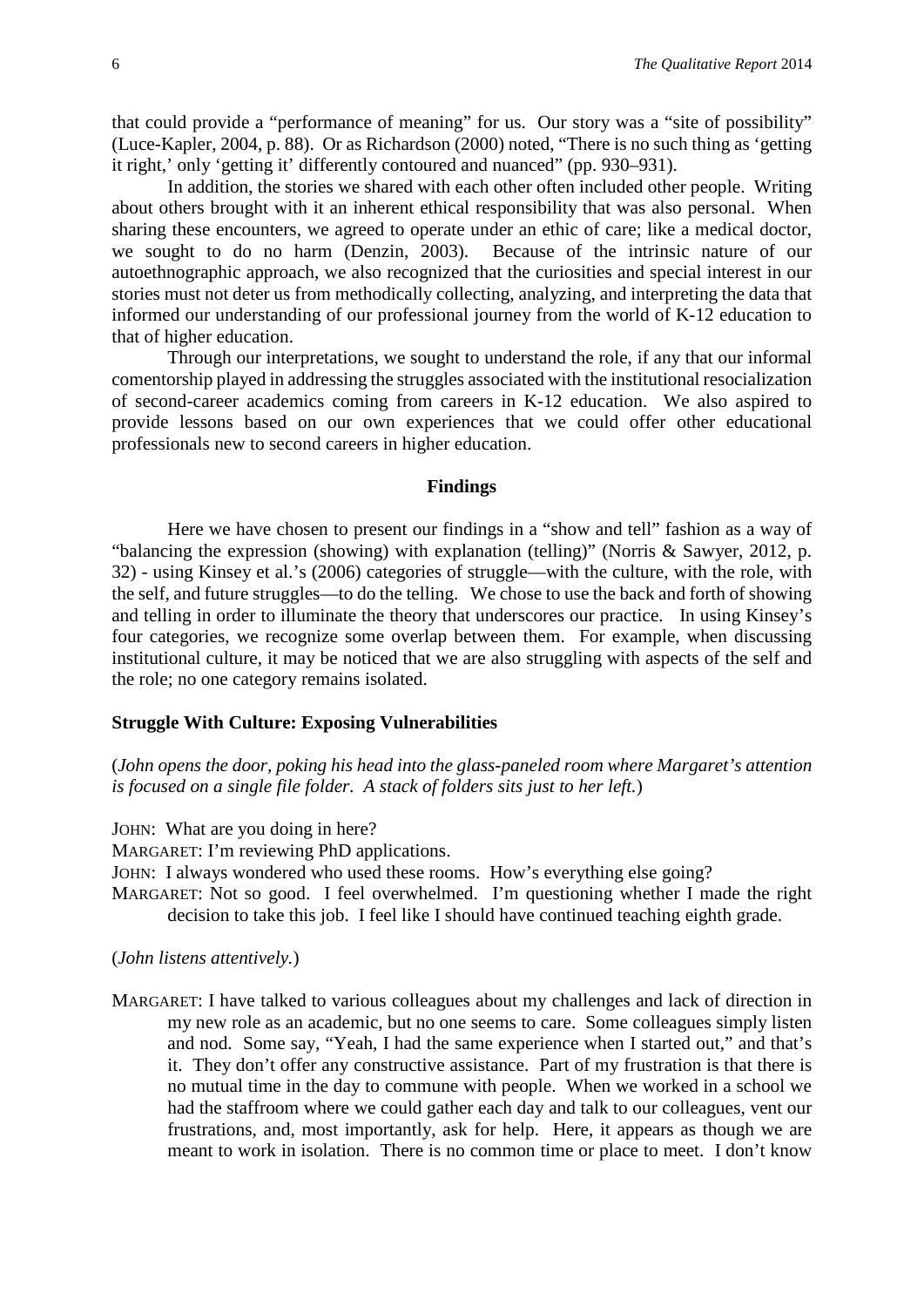who to talk to regarding my research agenda or how much service I should be doing. I guess I'm just feeling overwhelmed.

JOHN (*internal voice saying "I'm feeling the same way"*): Just hang in there, things will get better.

Margaret did not feel supported during her early years, but in fact found herself marginalized in her new position. Feeling dislocated, she was finding it difficult to resocialize as a second-career academic after a successful career as a K-12 teacher. At the same time, she was having difficulty incorporating her holistic philosophy into a culture characterized by competition and individualism (Tynan & Garbett, 2007). For these reasons, her first few years as an academic were challenging, forcing her to question her change in career. John, on the other hand, was choosing not to confide in anyone about his personal struggle as a new tenuretrack professor after years of teaching in K-12, even though he, too, found it a challenge to decipher and balance all the various facets inherent in his new role. Instead, he internalized his doubts and concerns, continuing to quietly collect bits of information along the way that might help him further interpret his role and responsibilities, as well as institutional and departmental culture and norms. Until connecting with Margaret, he did not realize he was struggling in similar ways. As in many comprehensive institutions, what was missing for both of us was a defined, faculty-supported mentorship model or initiative designed to help guide us through our resocialization as second-career academics (Nemiro et al., 2011).

In our brief interactions, whether in large- and small-group department meetings, faculty-wide gatherings, or informal interactions such as described above, we would make a point of checking in with each other to offer support or to affirm and validate the anxieties, insecurities, or concerns that one or both of us were experiencing. Over time a collaborative comentorship organically evolved between us just when we both needed someone to guide us in adjusting to an institution and culture that required us to balance teaching, scholarship, and service—something foreign to both of us in our previous careers. Our meetings were invaluable; they also allowed us time to continue to build our relationship. This was key to our success, as we realized that the relationship was beginning to sustain our well-being as we moved through the tenure and promotion process.

# **Struggle with the Role: Sacred Time for Personal Writing**

(*Picking up a pad of paper outlining his research program for the next 2 years, John ceremoniously flips through the pages showing his handwritten goals and projected timelines that he had carefully crafted the previous August. He begins reciting each one.*)

- JOHN: Reflective journaling paper: September through October—data analysis complete, literature review crafted . . . sitting and waiting for my attention and time. Analogy learning paper: November through December—final revisions to the draft document once again . . . waiting for that sacred time and attention. I missed every one of my markers for the fall term. (*Shaking the pad of paper in his hands.*) *This* is what I thought I could and would accomplish. I had no idea how difficult it would be finding time to write.
- MARGARET: Funny, I use the same strategy. My pad of paper is sitting right beside my computer, too. I don't have quite as many papers on the go as you do, but I am managing to stick to my objectives thus far . . . well, except for that one paper that has been rejected three times . . . (*Margaret's voice trails off.*)
- JOHN: There are so many consistent and inconsistent aspects of this position that are absolutely wonderful but at the same time encroach on our efforts to be effective. When I look at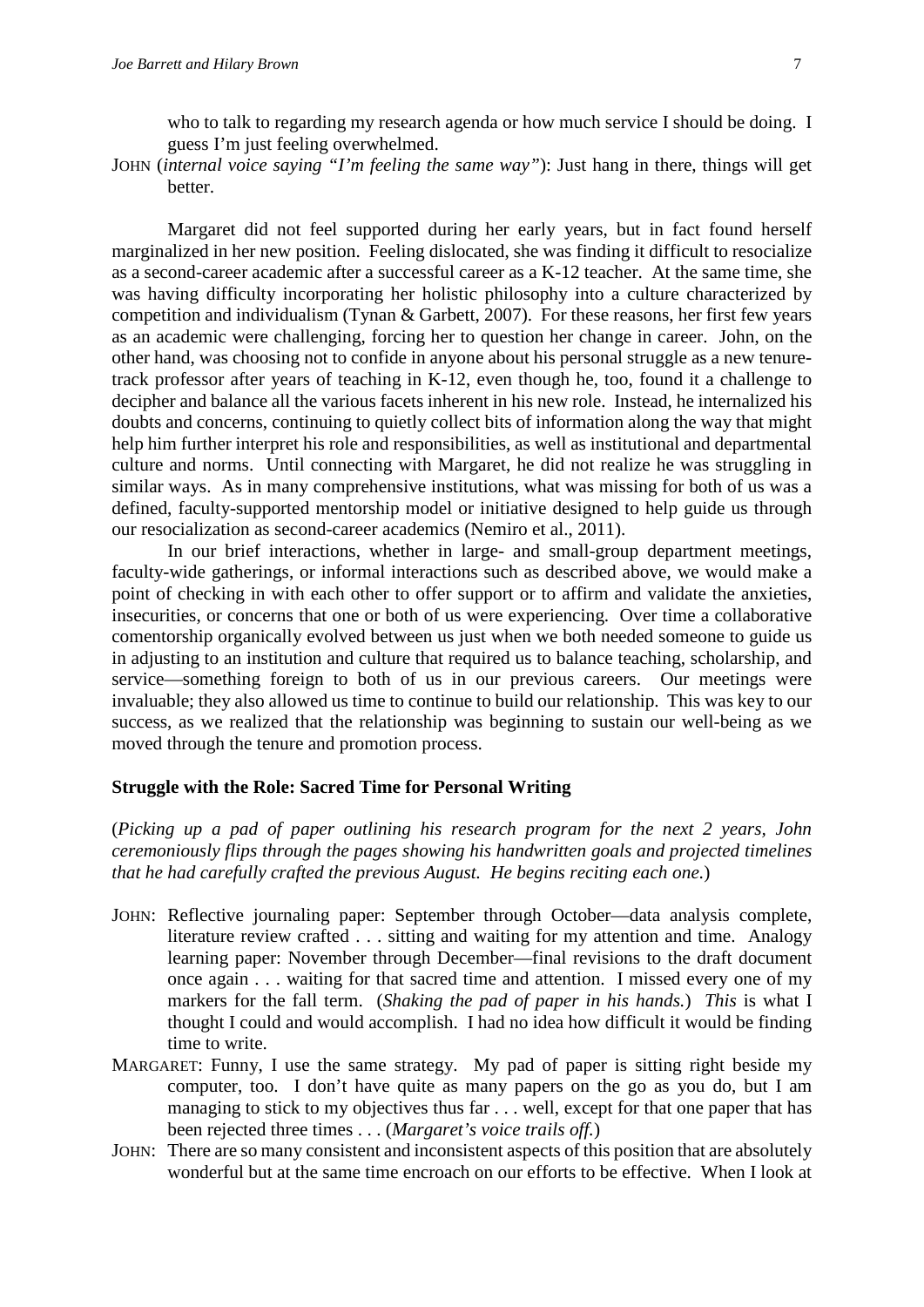your schedule or mine, it's like I'm looking at doll filled with tiny pins all over its body . . . it's like death by a million pin pricks!

# (*They both laugh*.)

- MARGARET: You're right. It is not the monthly preplanned meetings or teaching time that disrupts our schedules, since they are scheduled months in advance for the upcoming academic year. It's all the little things that come up that always seem to be last minute: writing reference letters, meeting with students, joining ad hoc committees, supervising independent studies, plus review work, consultations, this new internship opportunity for students. Everybody wants a piece of us. . . . What are you going to do?
- JOHN: I had plans for dedicated research and writing time—what I thought would help me fulfill my research agenda—but I didn't understand the complexity of the time commitment associated with it. I've come to realize I can do only one or two things at once. See the pile over there? (*Margaret nods.*) It's my analogy learning data. I am absolutely passionate about the project and the outcomes, but I have allowed all these other commitments to eat into what should be sacred time. . . . Watch this!

(*John immediately searches for a YouTube video and presses play. They watch how Billy Chapel [Kevin Costner] focuses when pitching a baseball. Despite being in the middle of Yankee Stadium and surrounded by catcalls, Chapel is able to "clear the mechanism" [as he calls it], removing all external noise and focusing solely on the pitch. He throws a strike.*)

#### MARGARET: What movie is that from?

JOHN: *For the Love of the Game*. Here's what I'm going to do. I'm going to adopt Chapel's method. I'm going to restructure and reorganize how I block out my schedule to create the space I need for my research program. I'm going to "clear the mechanism" and create sacred writing or research time in my schedule. I would never compromise my efforts and time in the classroom, and what I'm realizing is that I should be doing the same with my research program.

MARGARET: Good for you, John!

As illustrated by this exchange, we were being forced to pay closer attention to the struggle to find balance in our roles as we wrestled with the challenge of moving to a new orientation as both teachers and researchers. Our challenge highlights the necessity for teachers who are becoming researchers to undergo resocialization, whether formal or informal, when transitioning into a second career in academia, in order to unlearn old norms, roles, and values. In the absence of formal mentorship, John needed to discover through experience how much time he needed to accomplish his research projects before he could restructure his habits and create the sacred space needed to learn the new norms, roles, and values essential to becoming a successful academic. Margaret, on the other hand, had scheduled in writing times throughout the week and was maintaining her writing routine. At this point in our informal comentorship, Margaret appeared to be more effectively balancing her role as a second-career academic.

#### **Struggle with the Self: Personal Accountability**

(*John enters Margaret's office, and before even removing his coat he is on a rant!*)

JOHN: Do you know that I have cancelled our scheduled meetings at least six times! MARGARET: That many?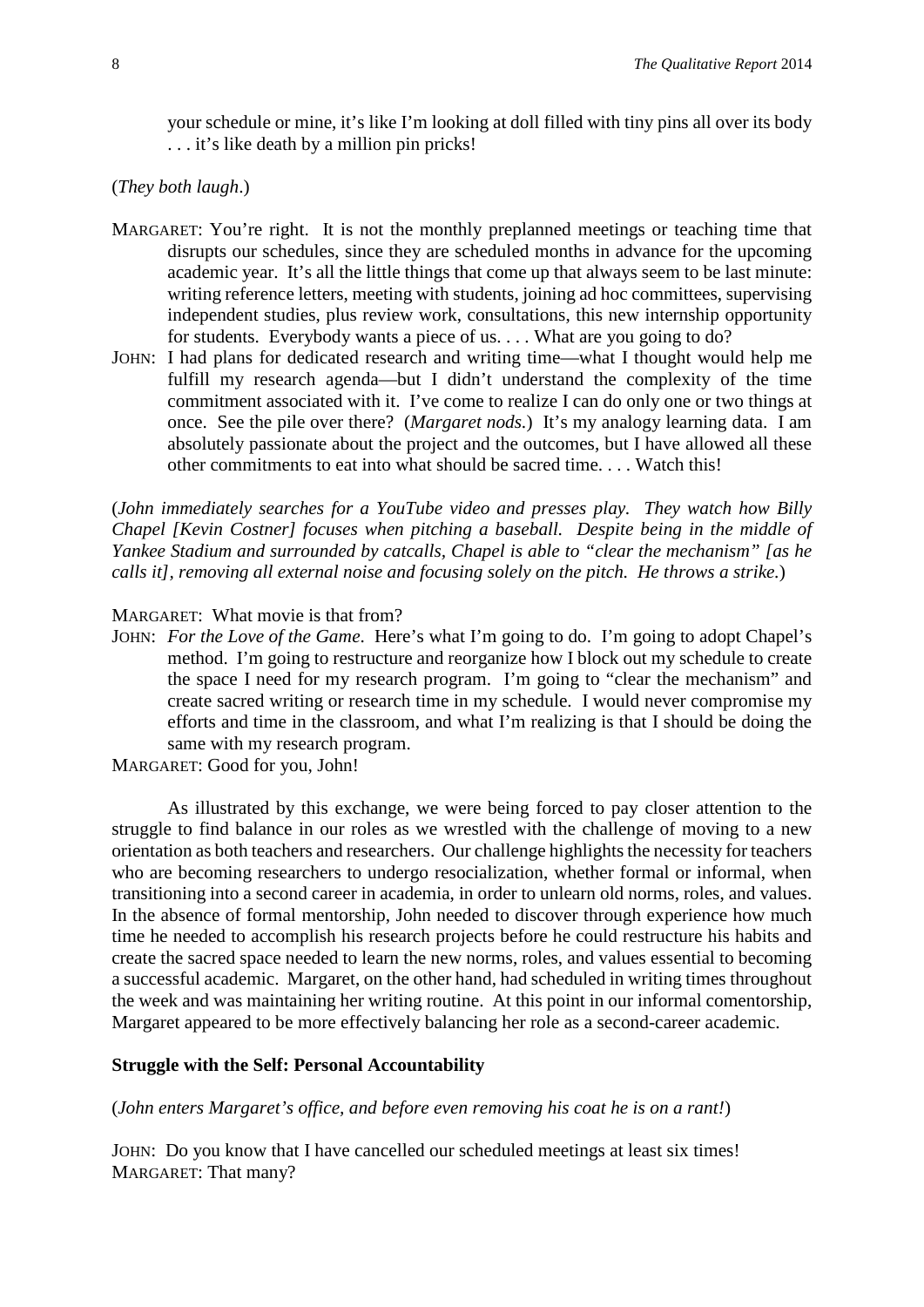- JOHN: Yes, I counted them, and they were all to meet with students or attend to a service responsibility or an impromptu meeting. What I have begun realizing is that I have situated my priorities around supervising students and my service work and not the writing and research time that I'd carved out in my schedule.
- MARGARET: Tell me, have you ever collaborated with anyone on a paper before?
- JOHN: Yes, but we had a very different process. After collecting the data and doing the analysis, we independently wrote and then passed drafts back and forth by e-mail. We continued this process of independent drafting and revision until we felt we were ready for submission. We never met face-to-face, nor did we write collaboratively.
- MARGARET: Hmmm . . . so perhaps the way we have structured *our* writing process, where we prearrange our meeting times where we meet face-to-face, is causing you to reflect on how committed you are to our collaborative mentorship?
- JOHN: I'm committed to our writing, I really am, but I think that going through this process and reflecting on it as I go, along with our ongoing dialogue and e-mail exchanges, is causing me to become more accountable to myself and more aware of how I'm structuring my time. What I've realized is that I've placed my own scholarly writing and research on a backburner to my other teaching and service responsibilities. I'm feeling the imbalance in how I'm approaching the position.
- MARGARET: What are you going to do about that?

This dialogue highlights the need for second-career academics to become more aware of, and hence more accountable to, their autonomous role as academics. Moreover, it suggests that new professors coming to higher education from K-12 may not be prepared for the tremendous ontological and epistemological changes associated with the transition. John struggled to balance the various responsibilities inherent in his new role, and in particular with keeping to prescheduled meeting times. He rescheduled meetings six times, pushing back meeting dates to accommodate student needs. What became clear to John was that teaching and supervising students was pre-empting the time he had consciously committed to writing.

#### **Future Struggles: A Supportive Relationship Emerges**

#### (*Margaret's office. Their fourth meeting. John arrives with two coffees in hand.*)

- JOHN: Decaf, right? I hope you don't mind, but there are two milks and half a sweetener in your coffee. That okay?
- MARGARET: It will be a nice treat, thanks! (*Margaret takes a sip.*) That's good.

# (*John settles into the corner seat and, moving the portable table, starts taking out his laptop.*)

JOHN: Have I got a story to tell you . . . (*John continues to share his story from the past week*.) MARGARET (*listening and nodding, trying hard not to interrupt him with a similar story of her* 

*own*): This is more than just writing a paper, don't you think?

JOHN: What do you mean?

MARGARET: Well, it seems to me that each time we meet, before we get down to work discussing and writing, we vent. We spend the first 15 to 20 minutes sharing the trials and tribulations of our week, specifically events that interfere with our writing time. For instance, we would not have made time to meet today if not for this collaborative writing project, right? It is during this prearranged mutual meeting time we have carved out of our busy schedules where we have secured a time when we can talk to each other in a safe, confidential space, where open dialogue is encouraged to emerge, and where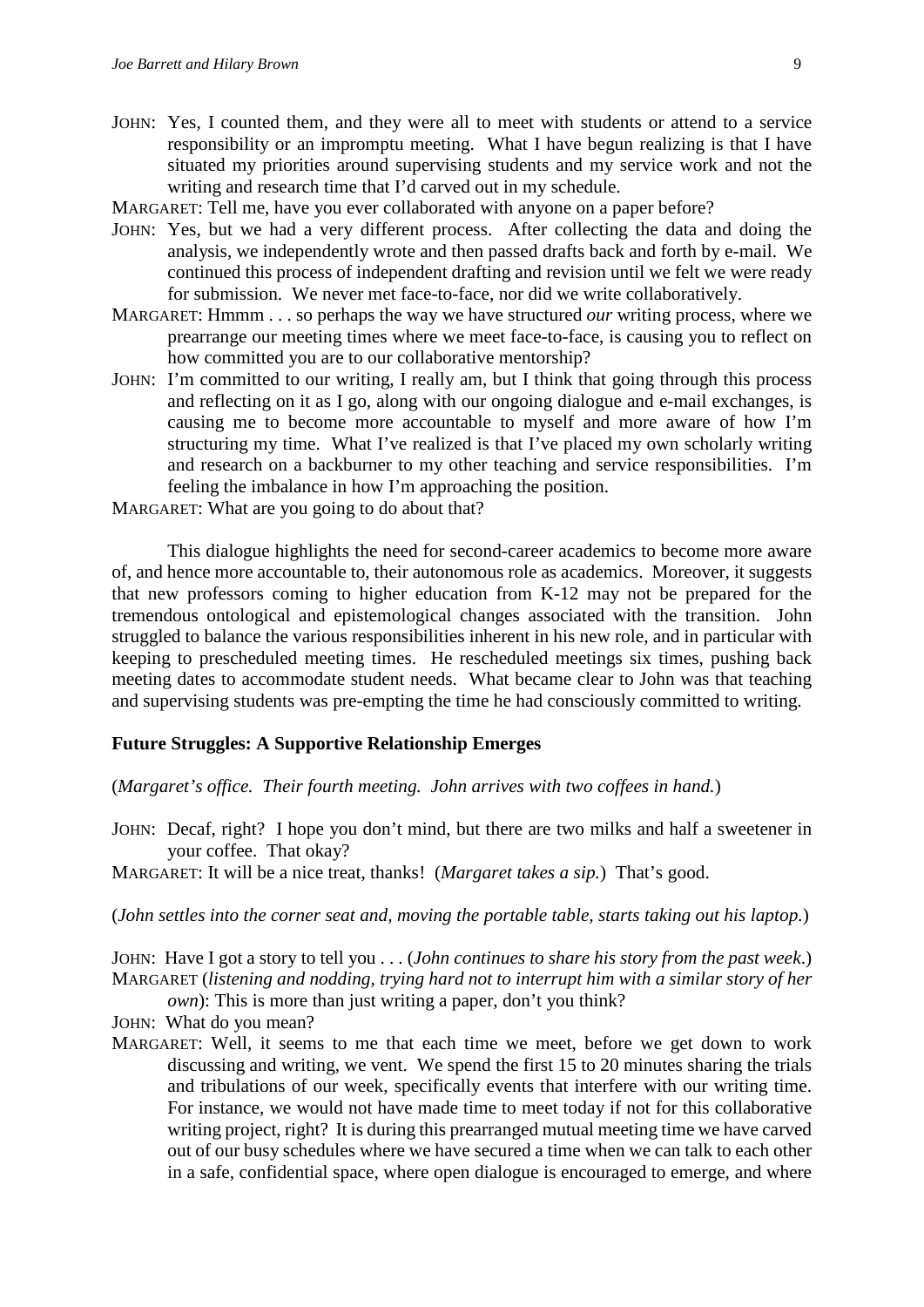listening to each other's stories validates our lived experiences by bearing witness to the other. I believe that we are providing each other with support beyond the written word and the whole notion of publish or perish.

JOHN: You're right. I believe we are really focused on our present-day efforts and the experiences we are learning from. I left our last meeting wrestling with our journey toward tenure and the idea of "learning to play the game" and what that means. I find that at least for us, this part of our academic journey could be defined as scholarship through collaboration and, more specifically, how we are choosing to explore this part of our journey through collaboration and mutual mentoring as scholarship. This is how we are playing the game. I am finding it really helpful.

```
MARGARET: Me, too!
```
This conversation highlights two important points. First, positive outcomes, such as improved social health and well-being, can be a by-product of forging an informal comentorship, one where the relationship is not forced but rather is mutually developed and nurtured and becomes necessary for future success and well-being in the academy. We were not alone in our struggles. Second, our comentorship was also helping us deal with the future and the overwhelming pressures of working toward promotion and tenure in the company of a nurturing colleague who truly understood what the other was going through. It helped us envision a future for ourselves within the academy. Our emerging and developing relationship as collaborative mentors provided a safe space for us to share with and support each other as we worked through these challenges.

#### **Discussion**

According to Austin and Baldwin (1992), "Collaboration is a cooperative endeavor that involves common goals, coordinated effort, and outcomes or products for which the collaborators share responsibility and credit" (p. 2). Our emergent collaborative relationship, or informal comentorship, embodied this definition through our mutual commitment toward navigating through our collaborative autoethnographic exploration of our journey as secondcareer academics in the field of education. Moreover, we contend that our collaborative autoethnography, grounded upon our interactions produced "a richer perspective than that emanating from a solo researcher autoethnography—one researcher's story stirred another researcher's memory; one's probing question unsettled another's assumptions; one's actions demanded another's reaction" (Ngunjiri, Hernandez, & Chang, 2010). At the same time, using Kinsey et al.'s (2006) four categories of struggle—with the role, the self, the culture, and future struggles—helped us frame our meetings, which in turn enhanced our ability to become productive and effective faculty members. After each passing visit, meeting, or encounter, our fledgling collaborative mentorship was developing into a democratic relationship formed between peers in a quest to develop insights and common understandings (Kochan & Trimble, 2000). We were fortunate to find each other, for, as Jipson and Paley (2000) so aptly stated in their study on collaboration as comentoring, "No one gets there alone" (p. 38).

This article has endeavored to shed light on a successfully established, informal, collaborative mentoring arrangement between two tenure-track faculty members. Our autoethnographic accounts and collaborative arrangement uncovered a series of predictors and themes for success that helped us better understand our place and role in the institution as second-career academics. Collaboration among faculty often raises issues of power, influence, professional identity, and integrity (Austin & Baldwin, 1992). As in our case, we argue that these issues are amplified for the second-career academic. We both struggled to find ways to manage these issues and fit into an insular and narrow culture that is slowly transitioning into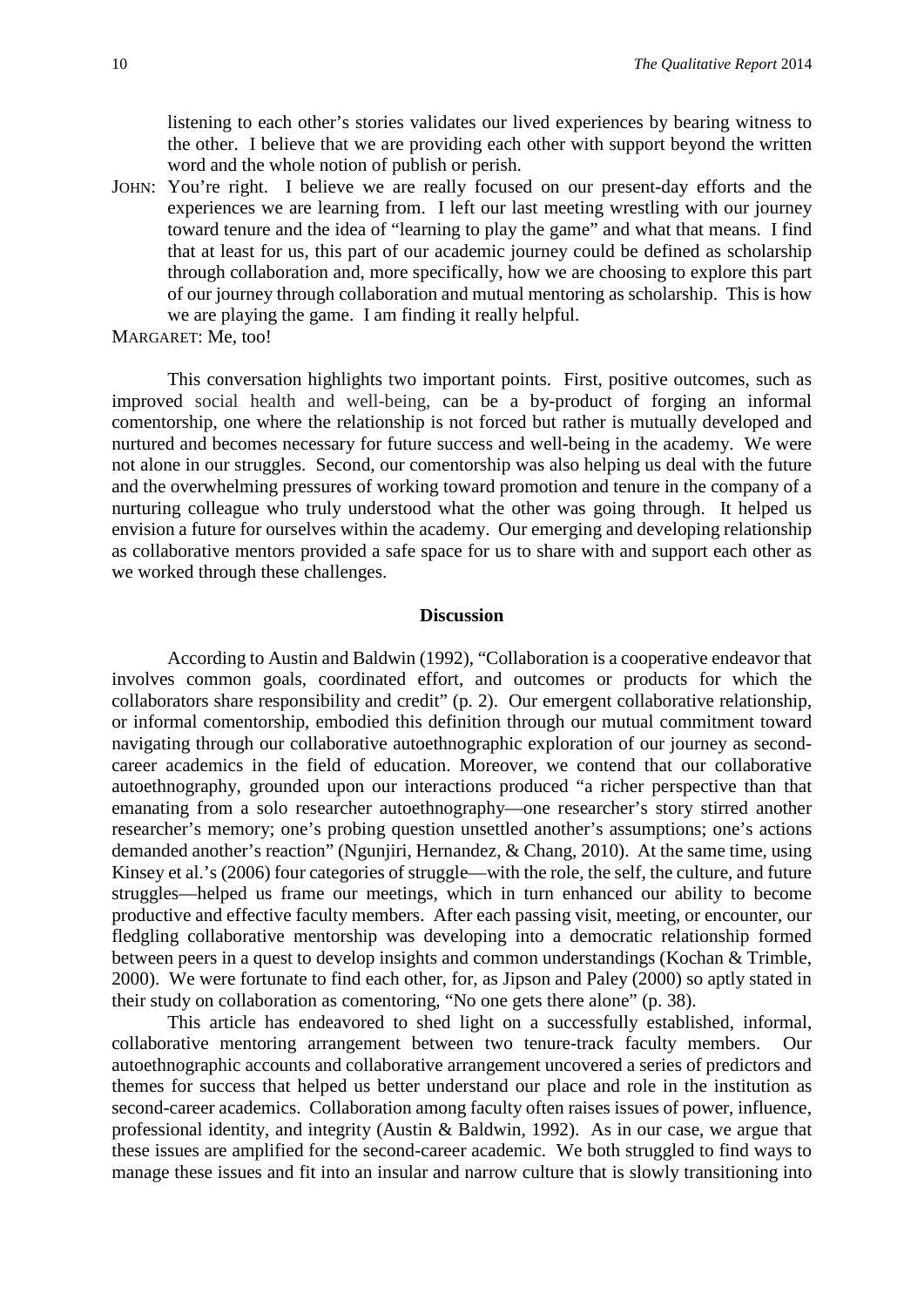one that actively honors and supports its members and the relationship between faculty lives and scholarly careers (Driscoll et al., 2009; Erickson, Hensley, & Kinsey, 2010). As junior faculty coming from previous successful careers in education, we were keenly aware of these matters, and we were challenged to navigate, on our own, the tenure-track process as part of our institutional resocialization.

In Margaret, I found a colleague who offered a nonjudgmental ear to listen, her own strategies and structures to manage the transition, and an individual keen on sharing her passion for methodologies and research interests beyond my own scope of interests and expertise. In our dialogues, she would question and challenge my insights, ideas, and assumptions and do so in a manner that was respectful and safe. It continues to be clear to me, through our collaborative sessions that the idea of a safe and nonjudgmental working environment was and remains important to me. These aspects of our collaborative arrangement were clearly predictors of success as I became a more socially healthy and productive academic scholar. Like many new scholars, I struggled with the idea of belonging and avoided expressing my fears and insecurities, and consequently felt a level of isolation that I had not experienced in the K-12 public education system as an expert and leader in my field (Ciuffetelli-Parker & McQuirter-Scott, 2010). Leaving our collaborative sessions, I would find myself wrapped up in my own thoughts and practices, reflecting on our dialogue as well as my emerging understandings of the institution and my roles as teacher, researcher, and service provider. I came to understand the importance of what I termed *sacred writing time*. In my previous career as a teacher and administrator, my time was never my own, and I enjoyed being a resource and support to my colleagues, teachers, parents, and students. In my new role as a scholar, I came to realize, only after many failed meeting attempts and rescheduled collaborative sessions, that I was sacrificing the sacred time necessary to develop, explore, research, and write—key aspects of my scholarly responsibilities that not only are necessary for promotion and tenure but, more importantly, inform my own scholarly teaching.

In John, I found an empathetic colleague who not only listened initially to my story of desolation, but also took it upon himself to take action and assist me through my transition from teacher to scholar when other colleagues did not seem to care. In the past, I had been the type of person to go it alone and stay clear of any sort of collaboration, but through our connection and successful partnership, John helped me begin to have confidence in people. I now enjoy the collaborative process and have experienced the positive outcomes of engaging in such a practice. John lives his values and beliefs. He said, "Let's write about our experience . . . we have something to share," and he followed through with that pledge. In essence, he has reaffirmed my faith in humanity. With his wry sense of humor surfacing often throughout our collaborative sessions, I found myself invigorated and thoroughly engaged in our working meetings. I was "in the flow" (Csikszentmihalyi, 1997). It did not feel like work. In the midst of our writing sessions, John would bring me back to the literature to ensure that our writing was scholarly and framed around existing theories. He kept me grounded. In our discussions, he too would query and challenge my insights, thoughts, and beliefs both respectfully and safely. I never felt judged but rather respected for my views. Empathy, commitment, knowledge, nonjudgment, respect, humor, and follow-through are personal predictors of success for me and have helped me develop into a better adjusted and productive scholar. John reaffirmed for me the importance and value of teaching. In John, I found a kindred spirit who is as passionate about teaching as about transitioning into a scholar as I am. I am fortunate that I found a colleague alongside whom I could build a community beyond our present partnership, since, as mentioned earlier, our collaboration has grown into more than just writing about our early journey in academia. Even though as individuals we have learned vastly different lessons, it does not take away from how we have both grown from teachers into researcher-teachers throughout this process.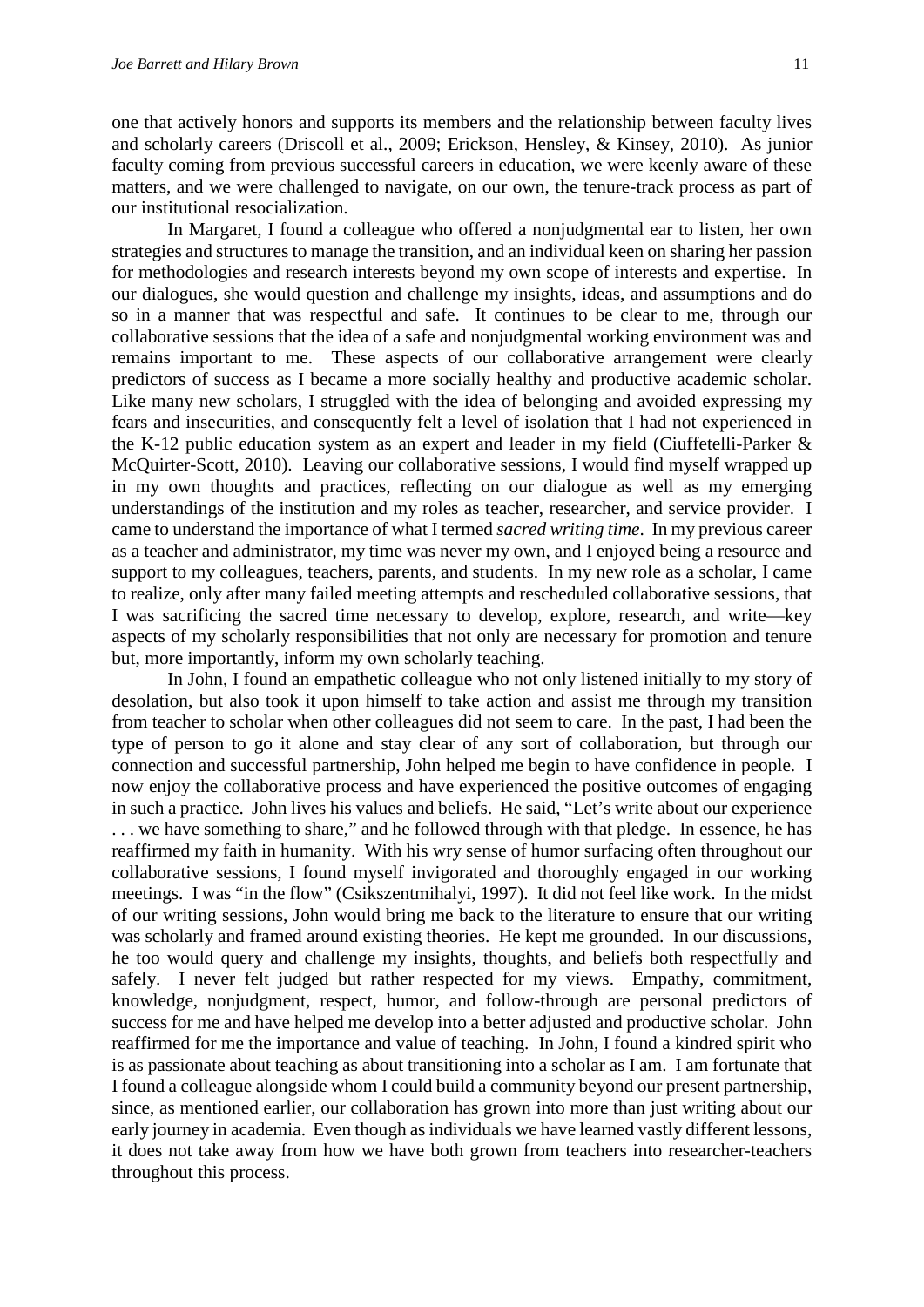#### **Lessons Learned**

From our informal comentorship, we learned the following five lessons in using such informal partnerships as a way for second-career academics to manage institutional resocialization:

1. That in the absence of formal mentoring for second-career academics, an informal mentoring partnership may assist new faculty in becoming better adjusted socially and institutionally and more productive in their scholarship;

2. That sharing developing academic knowledge and expertise supports both academic growth and institutional resocialization;

3. That an informal comentorship can foster feelings of safety, respect, and support, key factors that may positively influence resocialization;

4. That informal comentoring partnerships can encourage secondcareer academics to reflect continually on their emerging roles as teachers, researchers, and service providers, and are a useful tool for assuming responsibility for one's own learning and aligning behavior with expected practice;

5. That the learning and benefits derived from an informal comentorship can be as unique as the individuals involved in the relationship.

#### **Practical Implications**

Our collaborative autoethnographic practice grew roots out of our similar professional experiences with resocialization as second career academics. We were both struggling in isolation with our new place in the academy and we were both challenged by socially constructed and imposed academic identities. We both, intrinsically, were best served by exploring our journey together and subsequently writing about our journey together. Our cointerrogation of our professional challenges flowed naturally from our shared experiences and our need to better understand our own position and experiences. Our use of collaborative autoethnography helped us confront and make sense of our role, our growth, and the significance of the challenge we faced through our institutional resocialization as second career academics in education.

Second career academics in education may enter into the academy with low levels of reflexivity—greatly influenced by the institutional culture and the perceived associated norms and practices. Rather than succumbing to the pressures associated with institutional resocialization, we would encourage new faculty to be responsive and aware of the challenges they face as second career academics and seek out informal partnerships and collaborative relationships where possible.

Others, too, may find collaborative autoethnography's mix of scientific inquiry and self-exploration in the presence of others a useful methodological approach to tackle both personal and professional challenges (Ngunjiri, Hernandez, & Chang, 2010). Storied experiences shared out of collaborative autoethnographic practices may help second career academics in education develop nuanced methodological expertise, advance emerging scholarly agendas while supporting their efforts to make sense of the complications and challenges inherent in the institutional resocialization process.

Just as we were inspired by the collaborative work of Jipson and Paley (2000), LaRocco and Bruns (2006), Kochan and Trimble (2000), Ciuffetelli-Parker and McQuirter-Scott (2010),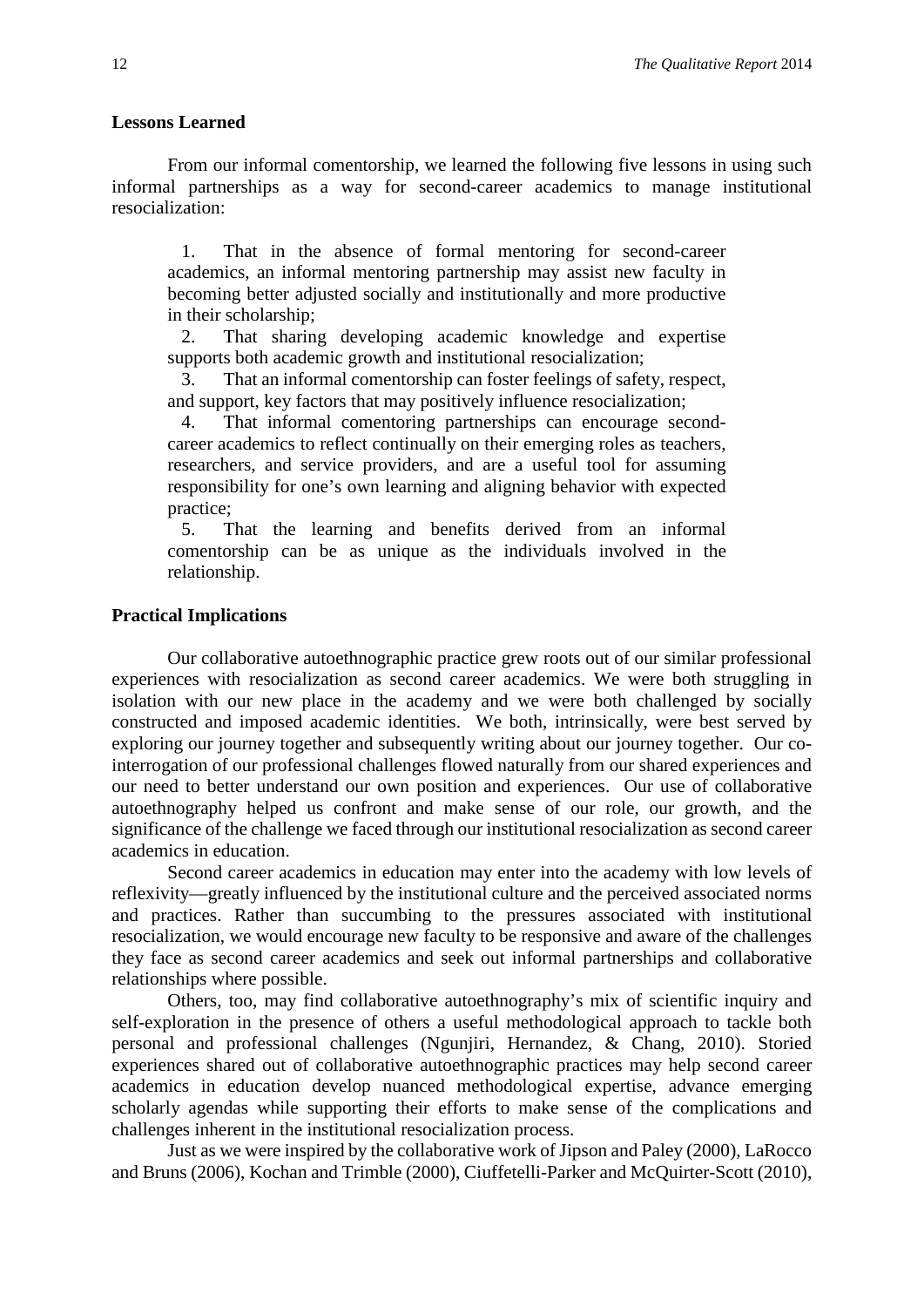and Griffin and Beatty (2010), all of whom have written about their successful relationships as collaborative mentors, we hope that this article will also serve as an example of a successful, informally struck, collaborative arrangement of comentoring for tenure-track, second-career academics in education. In our move to the institution, we found no formal mentorship arrangements in place to support our transition. But despite this, we were able to forge a relationship and a collaborative autoethnographic practice that has helped us acquire the professional and personal skills necessary to succeed in resocializing (Chang, Ngunjiri, & Hernandez, 2012; Kochan & Trimble, 2000). This is just the beginning of our collaboration. It is our sincere hope that others will make sense of our experiences as new faculty members and find significance in our journey as they interrogate their own—with the help of others.

#### **References**

- Allen, T. D., Poteet, M. L., & Burroughs, S. M. (1997). The mentor's perspective: A qualitative inquiry and future research agenda. *Journal of Vocational Behavior, 51,* 70–89.
- Austin, A. E., & Baldwin, R. G. (1992). *Faculty collaboration: Enhancing the quality of scholarship and teaching* (ASHE-ERIC Higher Education Reports). [Retrieved from](http://search.proquest.com.proxy.library.brocku.ca/docview.lateralsearchlink_1:lateralsearch/sng/pubtitle/Report:+EDO-HE-91-7.+4pp.+May+1992/$N?site=eric&t:ac=62940924/abstract/1340F454F907F136D56/1&t:cp=maintain/resultcitationblocks)  [ERIC database.](http://search.proquest.com.proxy.library.brocku.ca/docview.lateralsearchlink_1:lateralsearch/sng/pubtitle/Report:+EDO-HE-91-7.+4pp.+May+1992/$N?site=eric&t:ac=62940924/abstract/1340F454F907F136D56/1&t:cp=maintain/resultcitationblocks) (ED347928)
- Badali, S. (2004). Exploring tensions in the lives of professors of teacher education: A Canadian context. *Journal of Teaching and Learning*, *3*, 1–29.
- Chang, H. (2013). Individual and collaborative autoethnography as method: A social scientist's perspective. In S. Holman-Jones, E. A. Adams & C. Ellis (Eds.), *Handbook of autoethnography* (pp. 107-122). Walnut Creek, CA: Left Coast Press.
- Chang, H., Ngunjiri, F. W., & Hernandez, K.-A.C. (2012). *Collaborative autoethnography.* Walnut Creek, CA: Left Coast Press.
- Ciuffetelli-Parker, D., & McQuirter-Scott, R. (2010). From mentorship to tenureship: A storied inquiry of two academic careers in education. *Mentoring & Tutoring: Partnership in Learning, 18,* 405-425.
- Csikszentmihalyi, M. (1997). *Finding flow: The psychology of engagement with everyday life.*  New York, NY: Basic Books.
- Cumbie, S., Weinert, C., Luparell, S., Conley, V., & Smith, J. (2005). Developing a scholarship community. *Journal of Nursing Scholarship, 37*, 289–293.
- Denzin, N. K. (2003). *Performance ethnography: Critical pedagogy and the politics of culture.* Thousand Oaks, CA: Sage.
- Driscoll, L. G., Parkes, K. A., Tilley-Lubbs, G. A., Brill, J. M., & Pitts Bannister, V. R. (2009). Navigating the lonely sea: Peer mentoring and collaboration among aspiring women scholars. *Mentoring & Tutoring: Partnership in Learning, 17,* 5–21.
- Duncan, M. (2004). Autoethnography: Critical appreciation of an emerging art. *International Journal of Qualitative Methods, 3*(4), 1–14.
- Ellis, C., & Bochner, A. P. (2000). Autoethnography, personal narrative, reflexivity. In N. K. Denzin & Y. Lincoln (Eds.), *Handbook of qualitative research* (2nd ed., pp. 733–761). Thousand Oaks, CA: Sage.
- Erickson, D., Hensley, P., & Kinsey, G. (2010). Lessons learned: Transitioning from K-12 to the professoriate. *Education Leadership Review, 11*, 33–40.
- Fogg, P. (2002). Moving to a different world. *Chronicle of Higher Education, 48,* 10–12.
- Greene, H. C., O'Connor, K. A., Good, A. J., Ledford, C. C., Peel, B. B., & Zhang, G. (2008). Building a support system toward tenure: Challenges and needs of tenure-track faculty in colleges of education. *Mentoring & Tutoring: Partnership in Learning, 16*, 429–447.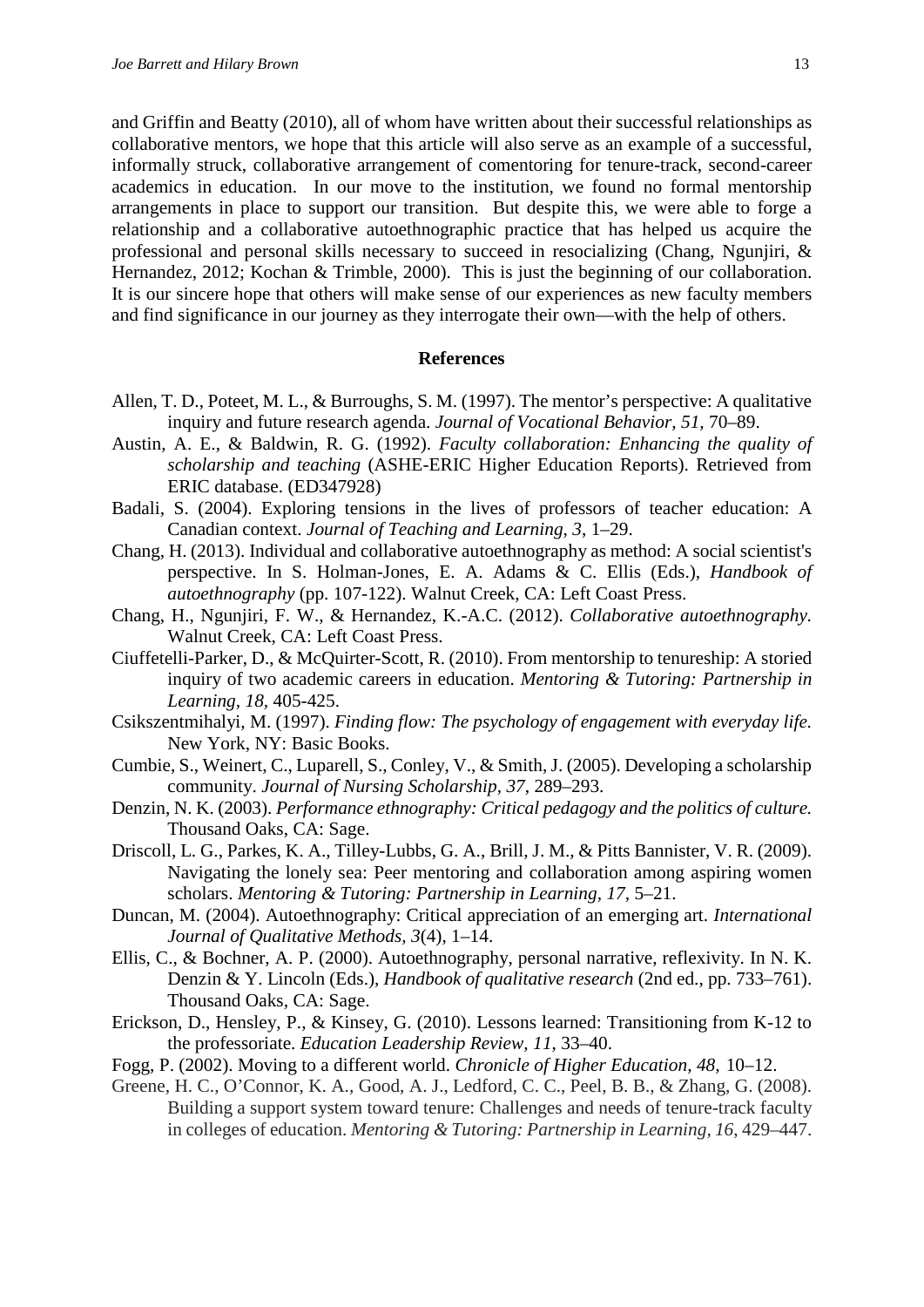- Griffin, S. M., & Beatty, R. J. (2010). Storying the terroir of collaborative writing: Like wine and food, a unique pairing of mentoring minds. *Mentoring & Tutoring: Partnership in Learning, 18*, 177-197.
- Henry, J. S., Stockdale, M. S., Hall, M., & Deniston, W. (1994). A formal mentoring program for junior female faculty: Description and evaluation. *Initiatives, 56*(2), 37–45.
- Hughes, S., Pennington, J. L., & Makris, S. (2012). Translating autoethnography across the AERA standards: Toward understanding autoethnographic scholarship as empirical research. *Educational Researcher, 41*(6), 209–219.
- Jipson, J., & Paley, N. (2000). Because no one gets there alone: Collaboration as co-mentoring. *Theory Into Practice, 39*(1), 36–42.
- Kinsey, G., Coleman, J. C., Christie, E., Culver, M., Erickson, D., Hunt, J., . . . Tareilo, J. (2006). The transition from practitioner to professor: The struggle of new faculty to find their place in the world of academia. *Education Leadership Review, 8*, 65–76.
- Kochan, F. K., & Trimble, S. B. (2000). From mentoring to co-mentoring: Establishing collaborative relationships. *Theory Into Practice, 39*(1), 20–28.
- LaRocco, D. J., & Bruns, D. A. (2006). Practitioner to professor: An examination of second career academics' entry into academia. *Education, 126,* 626–639.
- Luce-Kapler, R. (2004). *Writing with, through, and beyond the text: An ecology of language.* Mahwah, NJ: Lawrence Erlbaum.
- McGuire, G. M., & Reger, J. (2003). Feminist co-mentoring: A model for academic professional development. *NWSA Journal, 15,* 54-72.
- Mullen, C. A. (2000). Constructing co-mentoring partnerships: Walkways we must travel. *Theory Into Practice, 39*(1), 4–11.
- Mullen, C. A., & Forbes, S. A. (2000). Untenured faculty: Issues of transition, adjustment, and mentorship. *Mentoring and Tutoring: Partnerships in Learning, 8*(1), 31–46.
- Murray, M. (1991). *Beyond the myths and the magic of mentoring: How to facilitate an effective mentoring program*. San Francisco, CA: Jossey-Bass.
- Nall, C., Gustavson, A., & Joyner, J. Y. (2010). Surviving the tenure process: A model for collaborative research. *Endnotes: The Journal of the New Members Round Table, 1*(1),  $1 - 8$ .
- National Council for Accreditation of Teacher Education. (2006). *Professional standards for the accreditation of schools, colleges, and departments of education.* Washington, DC: Author. Retrieved from http://www.ncate.org/documents /standards/unit\_stnds\_2006.pdf
- Nemiro, J., Hacker, B., Tucker, S., Lucero Ferrel, M., Prall, D., & Dejonghe, E. (2011). Evolution of a faculty mentorship program for STEM women. *International Journal of Gender, Science, and Technology, 3*(3), 643–658.
- Norris, J., & Sawyer, R. D. (2012). Toward a dialogic methodology. In J. Norris, D. S. Sawyer & D. Lund (Eds.), *Duoethnography: Dialogic methods for social, health, and educational research.* Walnut Creek, CA: Left Coast Press.
- Ngunjiri, F.W., Hernandez, K-A.C., Chang, H. (2010). Living autoethnography: Connecting life and research. *Journal of Research Practice, 6,* E1.
- Ontario College of Teachers. (2011). *Accreditation reviews*. Retrieved from [http://www.oct.ca/teacher\\_education/accreditation/reviews.aspx?lang=en-C](http://www.oct.ca/teacher_education/accreditation/reviews.aspx?lang=en-)A
- Reed-Danahay, D. (1997). Leaving home: Schooling stories and the ethnography of autoethnography in rural France. In D. Reed-Danahay (Ed.), *Auto/ethnography: Rewriting the self and the social* (pp. 123–143). Oxford, UK: Berg.
- Richardson, L. (2000). Writing as a method of inquiry. In N. K. Denzin & Y. Lincoln (Eds.), *Handbook of qualitative research* (2nd ed., pp. 923–944). Thousand Oaks, CA: Sage.
- Spry, T. (2001). Performing autoethnography: An embodied methodological praxis.